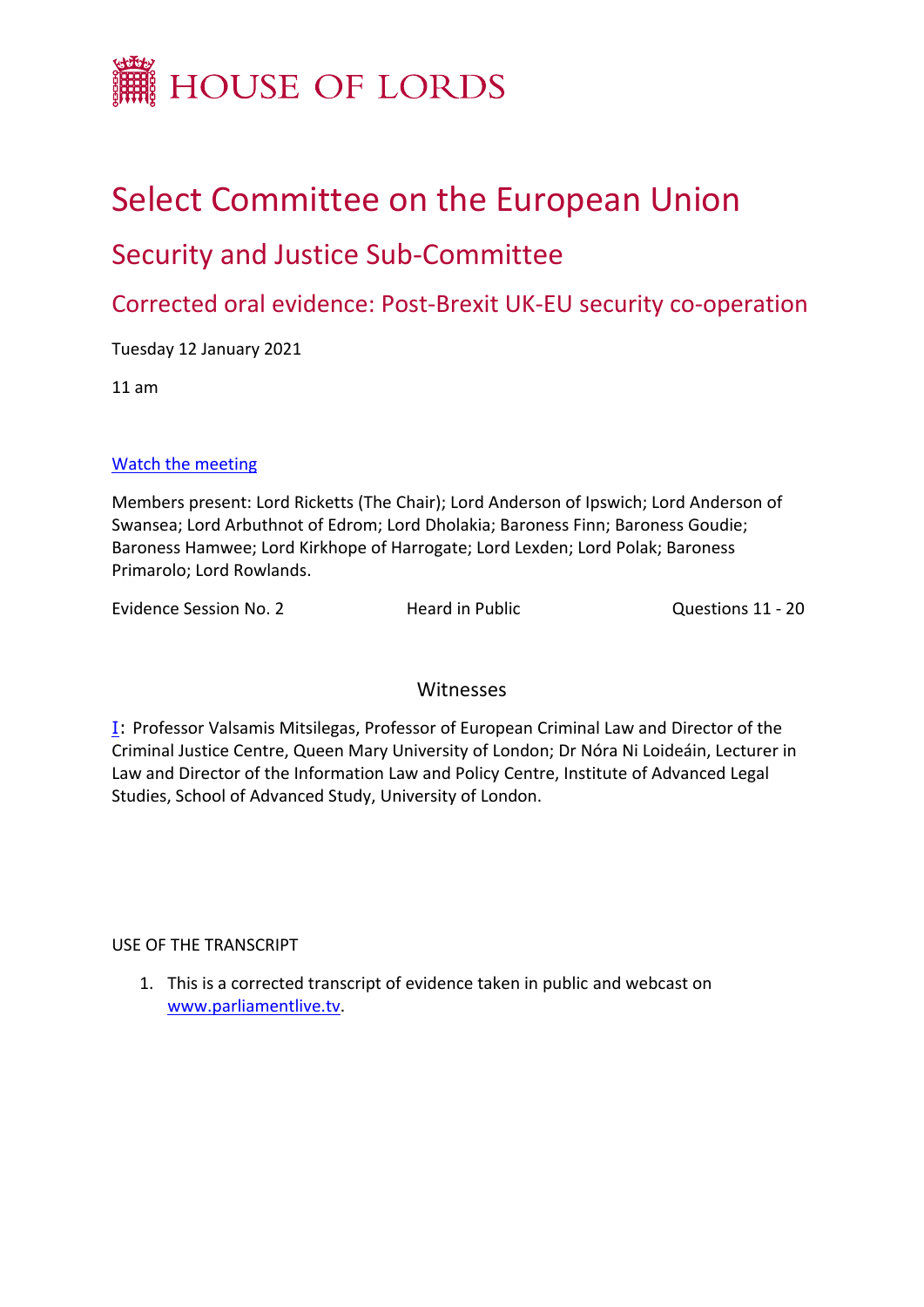#### <span id="page-1-0"></span>Examination of witness

Professor Valsamis Mitsilegas and Dr Nóra Ni Loideáin.

Q11 **The Chair:** We are back in the Lords EU Security and Justice Sub-Committee for the second of our two panels in our inquiry into post-Brexit law enforcement cooperation. I am delighted that we are joined by two real experts in this field, Professor Mitsilegas, who is professor of European Criminal Law and director of the Criminal Justice Centre at Queen Mary University of London, a very warm welcome, and Dr Ni Loideáin, lecturer in criminal law, director of the Information Law and Policy Centre at the Institute of Advanced Legal Studies. Dr Ni Loideáin, also a very warm welcome.

You were kind enough to listen to our first evidence session with Sir Julian King, who comes at these issues from a practitioner's point of view in responding to the trade and co-operation agreement. I ask you both to start briefly in the same way by giving us your overall impression of the trade and co-operation agreement as it affects these areas, and perhaps pick out one or two particular aspects that struck you as important. Then we will ask a series of questions. I emphasise that you do not both always have to comment on every single subject. You are very welcome to pick an angle that is of particular interest to you, so that we can make maximum use of the time. May we have your broad, overall impressions to begin with?

*Professor Valsamis Mitsilegas:* Thank you very much, Lord Chair. It is a pleasure to be here, as always. It is a mixed picture, in my view. This has always been a damage limitation exercise, with the parties trying to replicate, to the extent possible, arrangements with the UK as now a third country. From my reading of the security part of the TCA, I would categorise the level of ambition at three different levels.

The first level is the higher ambition that we see in the fields of extradition and data exchange as regards the Prüm system, criminal records and passenger name records, and in the unsung field, which is towards the end of this part of the agreement, of confiscation and exchanges of confiscation orders.

Then there is a medium level of ambition, which is perhaps disappointing in some regards, which has to do with mutual legal assistance, UK participation in Europol and Eurojust, and participation in joint investigation teams. Finally, and unsurprisingly in my view—this has been mentioned in a number of different evidence sessions in different committees—is the lowest level, which is the area where the UK simply cannot participate as a third country.

Sir Julian King mentioned the Schengen Information System, which is big, but also a careful reading on the provisions of data shows that the UK cannot participate in existing European databases, for example the European information systems. As we will discuss in the evidence session, there will be a relationship as a third country with liaison officers in The Hague, but there are limits to the exchange of information.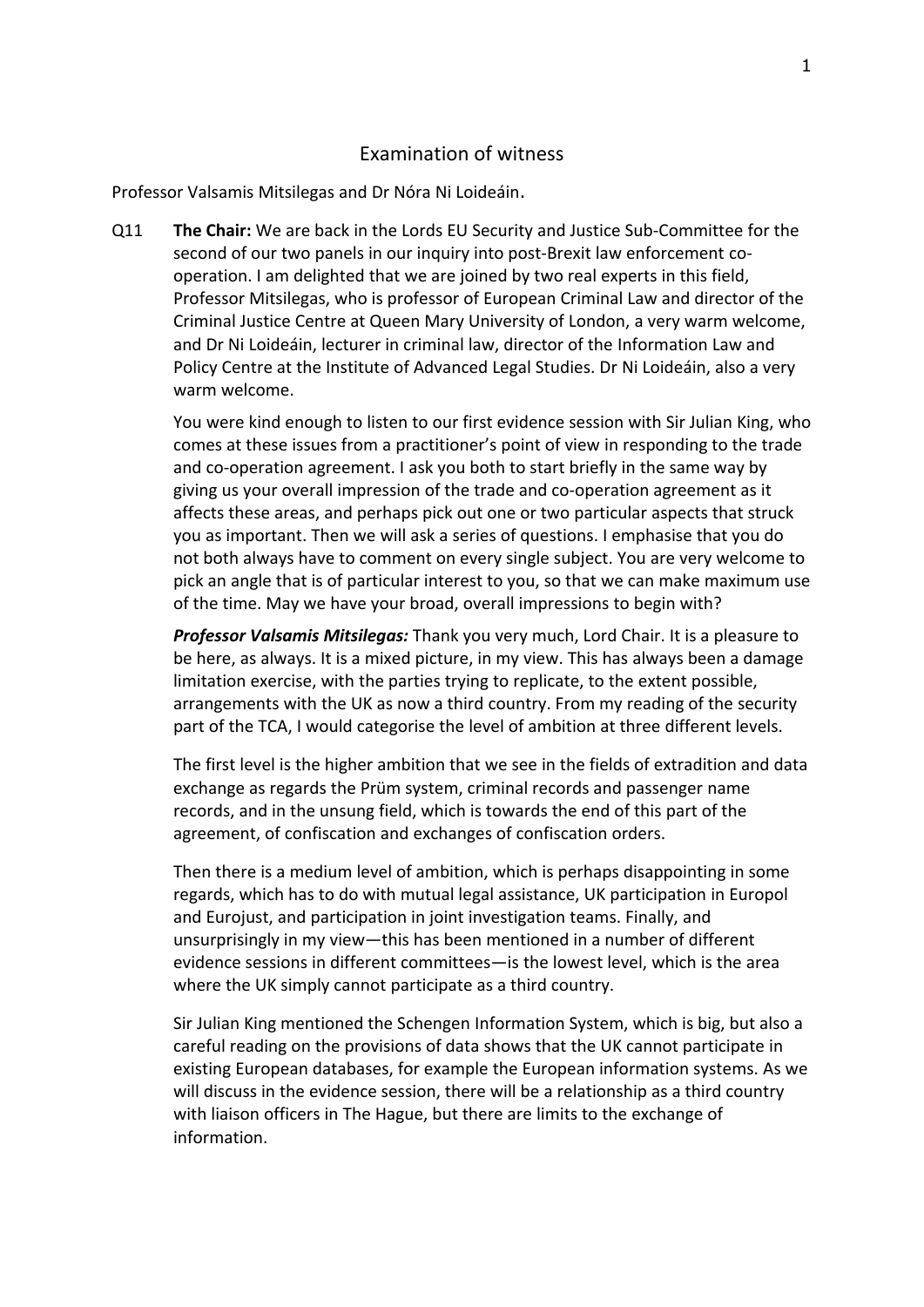As we mentioned, there are also limitations on the real-time exchange of data. I will stop here for now, but I am happy to discuss in detail any of these areas during the evidence session.

*Dr Nóra Ni Loideáin:* Thank you very much, Lord Ricketts, and thanks so much to the committee for the invitation. It is an honour to be able to contribute to this inquiry. I will begin by reiterating what Julian said earlier: this is a hugely important, and very complex, legal agreement. This is especially so with regard to Part 3, the law enforcement and judicial co-operation side of things, and, of course, the supplementary agreement on security data is also relevant to the current conversation.

As a non-member state, and as a legal and political reality, the UK cannot have the same benefits as any other member. But then there is also the operational reality that the UK has played a really huge role in the development of justice and home affairs across the EU, and that its reduced role in these bodies and agencies and in contributing to these databases is a loss to safety of all citizens and residents across the EU and the UK.

In the provisions—particularly Part 3 and the oversight institutional provisions regarding the specialised law enforcement committee, for instance—a compromise has been reached on what access we have been allowed and what access has been reduced. Ultimately, however, the trade and co-operation agreement represent an operational downgrade for law enforcement authorities across the UK. I do not know how else you can put it, really, compared to what we had before, even though, if you look at it from the parameters of any other third country, we have done rather well in the arrangements. However, we are not like any other third country. The UK is in a unique position and we have a land border with the EU. This is a very complex set of arrangements that will take some time to review and assess.

In particular, there will be a huge amount of scrutiny of the data adequacy interim regime that we currently have. There is a lot of legal uncertainty about how this will be assessed. Even if we are granted the continuation of this decision, the Court of Justice of the EU could decide otherwise at a later date. Data adequacy decisions are reviewed periodically, so it is not like after six months we no longer have to worry about the UK legal provisions in law enforcement and security. Given recent judgments of the Court of Justice, national security matters will also come under the scope of that review, since the Schrems judgment and more recent judgments.

I agree with Julian that there are a lot of issues here regarding the bulk transfer and sharing of data concerning EU citizens by the security and intelligence agencies that will be subject to a lot of scrutiny. I think that a lot of focus should be on the role of the specialised law enforcement committee, considering the fact that it has significant powers in the future implementation, review and assessment of Part 3. In mutual consent with parties from the EU we could look to revise or amend some of the trickier provisions in Part 3.

**The Chair:** Thank you very much indeed. That is a very good bridge to Lord Dholakia,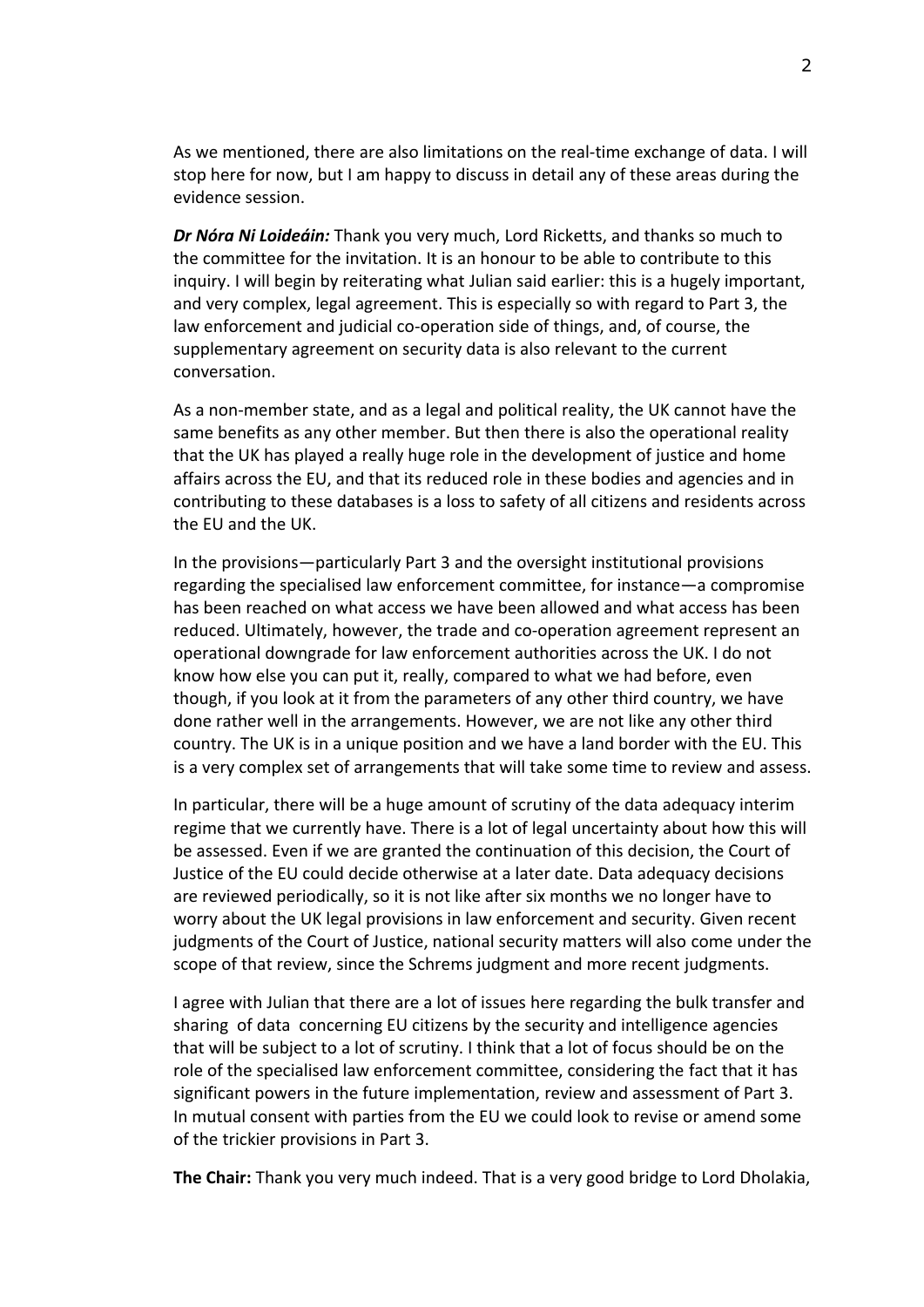who has a question on that very subject.

Q12 **Lord Dholakia:** My question relates to oversight and conditionality. The trade and co-operation agreement talks about a specialised committee on law enforcement and judicial co-operation. What is it, who is on it and what does it do? How transparent will this co-operation be?

*Professor Valsamis Mitsilegas:* I think that this will be a committee of experts and it will focus specifically on security and judicial co-operation agreement matters. It has a number of important tasks, including the monitoring of the implementation and the functioning of the agreement. It has a role in consultations within the framework of dispute resolution in the agreement. This will be the committee that will enable consultations between the parties if there is a breach that might lead or not to a suspension of the agreement.

In addition to the provisions of the agreement, there is a lot in the form of an annexe. There are many annexes on criminal law co-operation. If you look at this, you will see that the committee may also take measures to facilitate co-operation. For example, if the EU acquis evolves, if there is a change in the mandate of Europol and Eurojust, if the list of crimes for which Europol and Eurojust are competent changes or is expanded in the future, then, in order to avoid a new agreement between the two parties, it would be for the specialised committee to decide to extend the mandate as applied to the United Kingdom.

So, it is varied. It has a monitoring role and an implementation role. As my colleague has mentioned, it has an important role in the field of data protection and adequacy, dispute resolution and monitoring, but I will have to wait and see the precise logistics of this committee and exactly how it will function. I presume that it will have members from the Home Office and the Ministry of Justice and perhaps from the Information Commissioner's Office.

*Dr Nóra Ni Loideáin:* Briefly, I will reiterate what my colleague mentioned. This is a hugely important body. It is also an evolving body, because it will report to the overall Partnership Council which can decide to expand the Specialised Enforcement Committee's powers. That is a very significant provision.

On the range of tasks, there a number of quite significant tasks for the Specialised Law Enforcement Committee to review - particularly in the next six months on the data adequacy question being just one example. It has the power specifically to set up a working group that will examine specific substantive issues and challenges that the trade and co-operation agreement present. That is very significant.

I have one concern about the specialised committees and the Partnership Council currently. In the trade and co-operation agreement—the TCA—there is a less than firm commitment to parliamentary scrutiny of these committees. There is a firm commitment that civil society should be consulted about the operation and implementation of the Partnership Council and its work, but when it comes to parliamentary scrutiny this is a conditional unqualified provision stating that the EU and the UK may decide to set up a parliamentary assembly that could then consult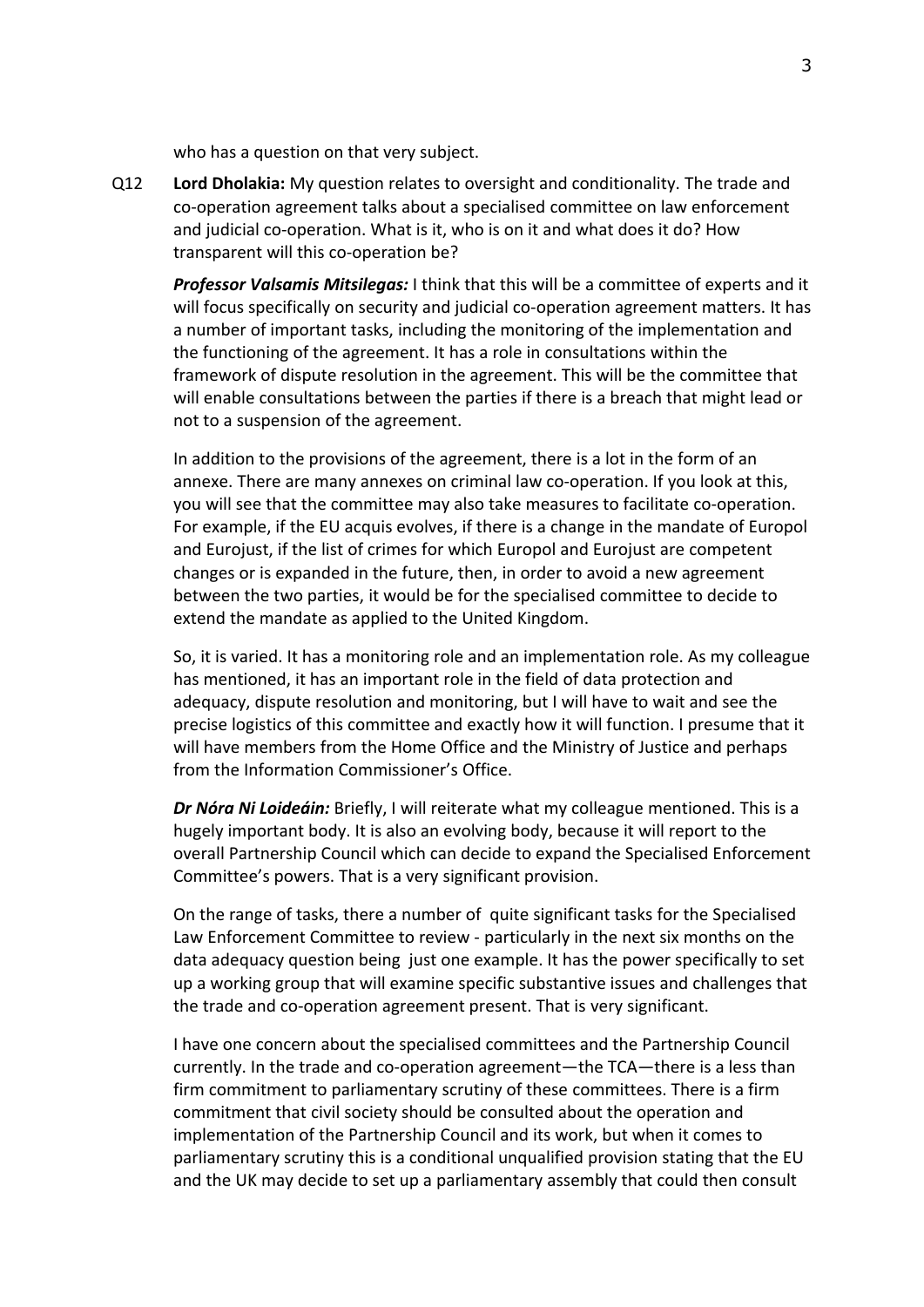and ask questions of the specialised committee. They are quite limited on the publication of their work and their reports at the moment. However, this type of agreement is quite fluid, of course, and given the powers which the law enforcement specialised committee and the Partnership Council have, we could easily add in, by mutual consent, additional provisions on accountability and parliamentary oversight.

Q13 **Baroness Hamwee:** I want to ask about human rights and, as far as the EU are concerned, fundamental rights, as well as the data protection standards. I also want to ask about the provisions on policing breaches, because breaches can lead to suspension. as we have heard. How effective can these be? Do you have any observations about how these will work?

*Professor Valsamis Mitsilegas:* Thank you for the question. In the interests of time, I think Sir Julian King gave a very full answer to this question, so I will just add one thing. The EU has managed to get into the text a reference to the requirement for states, which really means the UK, to give effect to the European Convention on Human Rights domestically.

This is an important provision. Remember that we have shared a long-standing debate about whether the UK will abolish the Human Rights Act, and I think you share this view. Cross-referencing this agreement, which I find very important, the EU is really saying that it will be quite a serious matter if the UK decides not to withdraw from the European Convention on Human Rights but even to abolish the Human Rights Act and therefore to change the way ECHR rights are enforced within the UK. So, this is an important provision that shows the willingness and the priority given to human rights monitoring.

The wording is quite similar to the wording used in cases involving the European arrest warrant. There must be monitoring of serious and systemic deficiencies in the field of fundamental rights protection and the rule of law and, of course, in the field of data protection. These will lead to suspension and can be quite serious matters, in a sense.

On your question about enforcement, enforcement operates on two levels. The first level is the level that we are discussing today, which is the level of the agreement. We share mechanisms on monitoring and dispute resolution, and we have the specialised committee and so on.

But do not forget that most of these measures have to do with co-operation between national authorities, so European arrest warrants or extradition will remain a matter for national judicial authorities. It will also be these authorities on the ground that will effectively monitor compliance with fundamental rights. A judicial authority in France, for example, may not issue a European arrest warrant if the court thinks that the fundamental rights of the person would not be fully respected in the United Kingdom, and vice versa.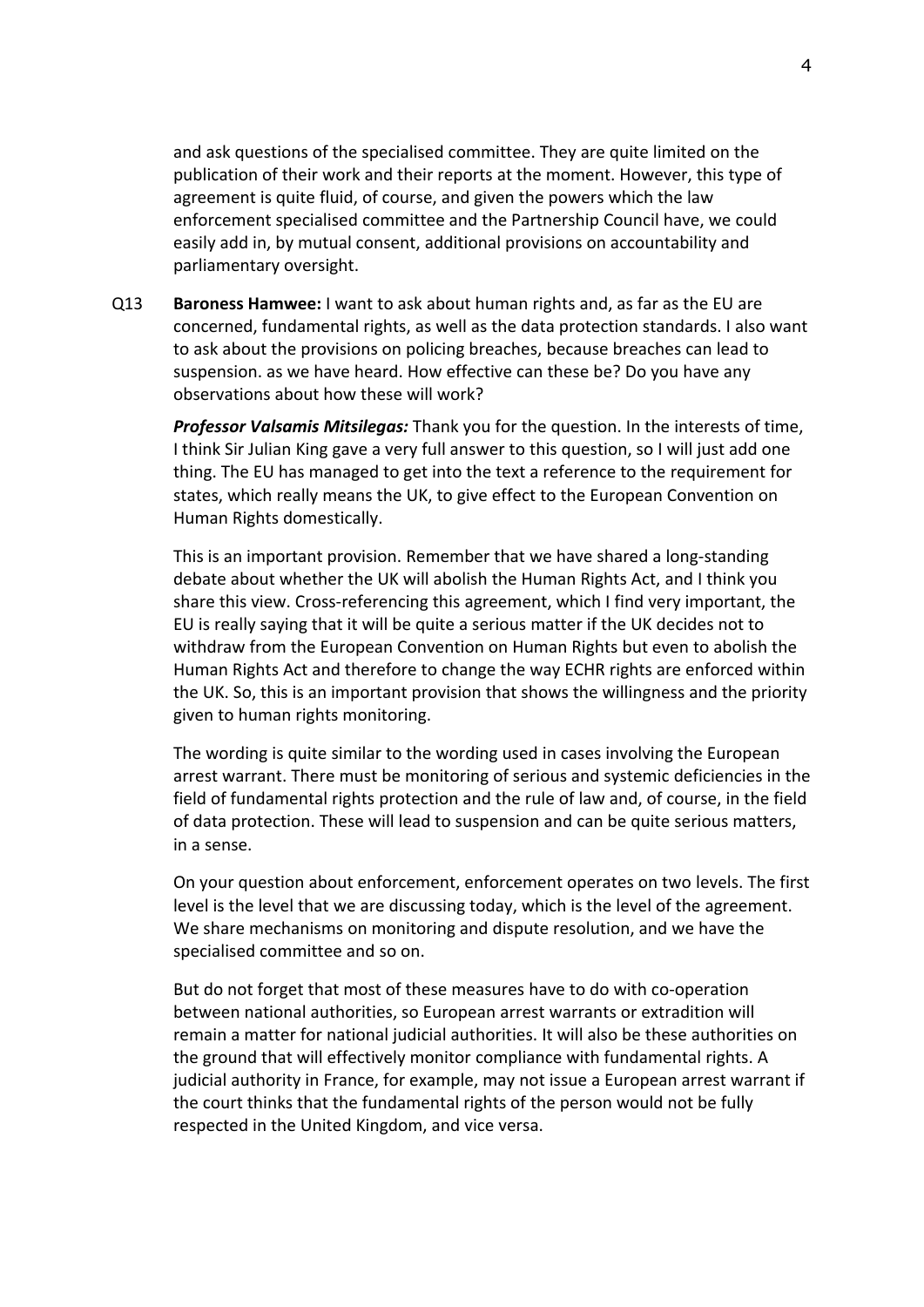So, there is the top-down system of monitoring fundamental rights in the agreement, and there is also the inevitable decentralised bottom-up monitoring that will happen once co-operation begins to take place.

**Baroness Hamwee:** On your point on the Human Rights Act, it would be very good if people who understand all this could feed thoughts into the review taking place at the moment under Sir Peter Gross.

*Dr Nóra Ni Loideáin:* I have to say, Baroness Hamwee, you beat me to it in mentioning the review of the Human Rights Act. A point to highlight here about the impact of human rights compliance under the TCA is it is very much linked to the data adequacy question, because data adequacy, as part of its very lengthy and farreaching set of criteria, also includes assessing the rule of law compatibility of UK legal laws and the overall legal constitutional system, human rights and powers used for law enforcement and security.

If any issue were to be found in the practical implications, specific titles, such as the provisions on the transfer of passenger name records, which were mentioned earlier, or DNA exchanges under Prüm, could be suspended. That would really disrupt a lot of ongoing serious investigations for law enforcement authorities and security officials, or it could be even more significant: the entire part could be suspended. It is a very significant provision that makes all the other arrangements under Part 3 extremely vulnerable.

To give some practical examples of what could imperil the Part 3 provisions or specific titles, there is the Human Rights Act review. If the review comes back and denounces the Human Rights Act—I must admit that I would be surprised if that happened, but in the event that it did—and if the Government agreed with that, it would immediately imperil Part 3 in its entirety, because it would be a denunciation of the European Convention on Human Rights, which is incredibly serious. This would also imperil the data adequacy agreement, because data adequacy will also assess our international obligations under human rights law and the rule of law. It is a very significant provision and it casts quite a significant spectre of legal uncertainty. However, if we remain a member of the Council of Europe and a member of the European Convention on Human Rights, we are meeting that very significant obligation.

Another significant example to bring up is what exactly constitutes serious and systematic deficiencies. The devil really is in the details there in terms of the TCA provision. One red flag in that respect—there are certainly others with regard to data adequacy—is that we have had situations where our domestic courts have called into question current laws concerning law enforcement.

I draw the committee's attention to the recent Bridges judgment delivered by the Court of Appeal last year concerning the use of automated facial recognition by the South Wales Police. Specifically, our own Court of Appeal stated that we have critical defects in the current legal framework governing the use of automated facial recognition. I am not saying that this equates to a serious and systematic deficiency,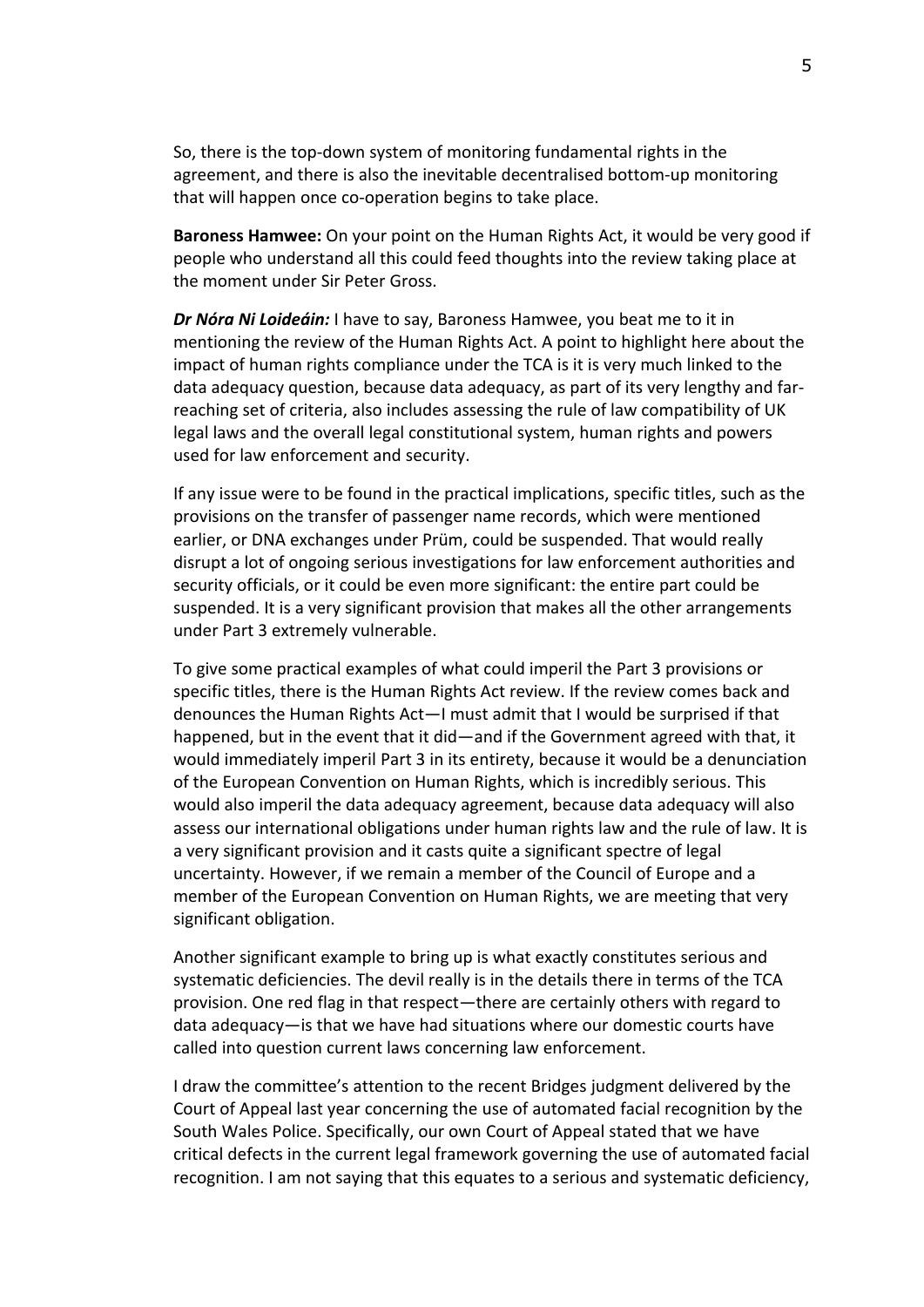but it could entirely be taken as an example of one that would constitute a serious and systematic deficiency if that is an area of law the Government do not address in the ongoing evaluation of our human rights standards and data adequacy in the next six months that is so critical.

**The Chair:** Thank you so much. We will come back to the data adequacy point at the end of the session, but we now move to extradition, and I will ask Lord Rowlands to put the next question.

Q14 **Lord Rowlands:** The EU has described the UK-EU surrender agreement as unprecedented for a non-Schengen third country. In what way is it unprecedented, given that it seems to be closely based on the Norway and Iceland agreements?

*Professor Valsamis Mitsilegas:* Norway and Iceland are, of course, full Schengen members, so the comparison is really between the UK and countries like the US, for instance, where the UK has an extradition agreement. Extradition is perhaps the area where the two parties should try their hardest to replicate as much as possible what exists today—not 100%, of course, because we must always remember that the UK is a third country now, but if you look at the provisions there is a significant ambition to provide some continuity rather than rupture of what we have—or had, I should say; the European arrest warrant is all in the past now. It was called the European arrest warrant in the previous treaty, and there are a number of elements of it that are also visible in the current treaty.

I will focus on some of the elements which I think are important. First, the extradition arrangements remain judicialised. The European Arrest Warrant is a cooperation between courts. One of the concerns with Brexit was that this would move back to the Executive and we would have Ministers trying to deal with this, which would be very slow and cumbersome. This is not the case, so we continue to have judicialised extradition between the UK and the EU member states.

The time limits remain very ambitious, so the speed element remains. Also, there is a form. If you look at the annexes on page 1,400 or something of the agreement, there is an annexe pro forma of the arrest warrant that is more or less the same as the pro forma of the European arrest warrant. This shows the willingness to continue to have an exchange on the basis of pro forma forms with a minimum of formality in a sense, so not too much red tape. The abolition of the requirement to verify dual criminality remains to make it easier, and there are also limited grounds to refuse to execute a warrant. This is unprecedented in relation to the EU's relationship with non-Schengen, non-EU third countries.

There are a number of interesting aspects in the arrangements that have to do with proportionality, which may be the subject of another question. I understand that this was also promoted by the UK Government, and proportionality is there to underpin the operation of the system now. One element where the UK will lose out is that now member states are allowed under their own constitutional arrangements to stop extraditing their own nationals. Germany, among other countries, introduced a declaration even during the transitional period. But if you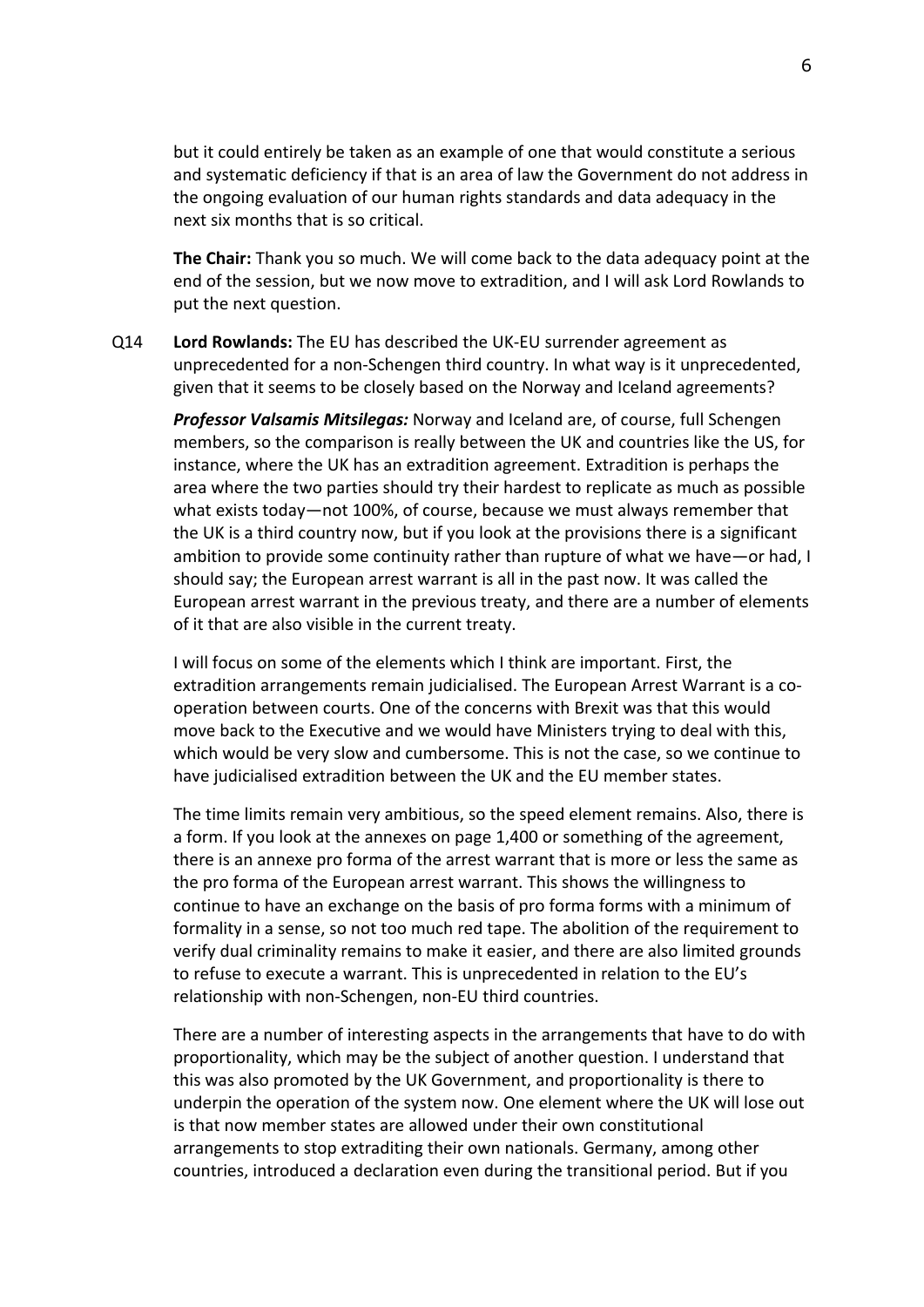read the agreement the spirit is pro co-operation. It says that in principle member states should extradite their own nationals unless there are serious constitutional requirements.

The elephant in the room here, and this was mentioned in the previous session, is how the system of speed will operate in practice with the UK no longer having access to the Schengen Information System alerts, because this hinders a lot of the speed in the process. A French liaison magistrate once explained to me that if, for example, a suspect is getting into the Eurostar in Paris, the SIS alerts will enable them to be stopped immediately after crossing the border or even before crossing the border. If you do not have this real-time access, things become much more complicated in practice.

The other area that is true in this field and in the general field of mutual legal systems is that the UK will depend on the good will of its EU partners in order to execute extradition requests with the same speed. The agreement puts these very tight deadlines in place, but, in reality, member states are bound by the same deadlines under EU law vis-à-vis the other EU member states. In terms of political reality and practitioners' reality, the key challenge is to keep the UK requests prioritised in the same way as they were when the UK was an EU member state. This is worth monitoring when these arrangements come into place.

**Lord Rowlands:** I find that very reassuring in many ways, because, in earlier evidence we were given, the absence of the European Arrest Warrant was a purely judicial process that somehow needs to become increasingly politicised. Do you think the agreement has avoided that possible politicisation?

*Professor Valsamis Mitsilegas:* I think that in the text of the agreement, if you read it, they have made every effort possible to avoid politicisation, first by keeping the judicial character of extradition, which is a big innovation in international law, where extradition is mostly a matter for the Executive. Also, if you read the quite complex provisions on political offence exceptions, there was an effort to link political offence exceptions to extradition as much as possible in order to make extradition easier in terrorism cases, for instance. There is a little provision in the agreement on that.

The grounds for refusal are to a great extent nearer to the grounds of refusal in the current European Arrest Warrant system. This remains a judicial process, and either the hinderances will be with regard to concerns about fundamental human rights protection, which is for the courts to establish, or they will be more practical.

**The Chair:** I need to play my Chair's role of moving this along, given the time. I turn to Lord Anderson of Swansea next, still on the issue of extradition.

Q15 **Lord Anderson of Swansea:** Building on Lord Rowlands' question, our witnesses have variously described the agreement as a whole as "an operational downgrade" and "damage limitation". To what extent does this apply to the extradition arrangements? We know from our police witnesses in the past just how much they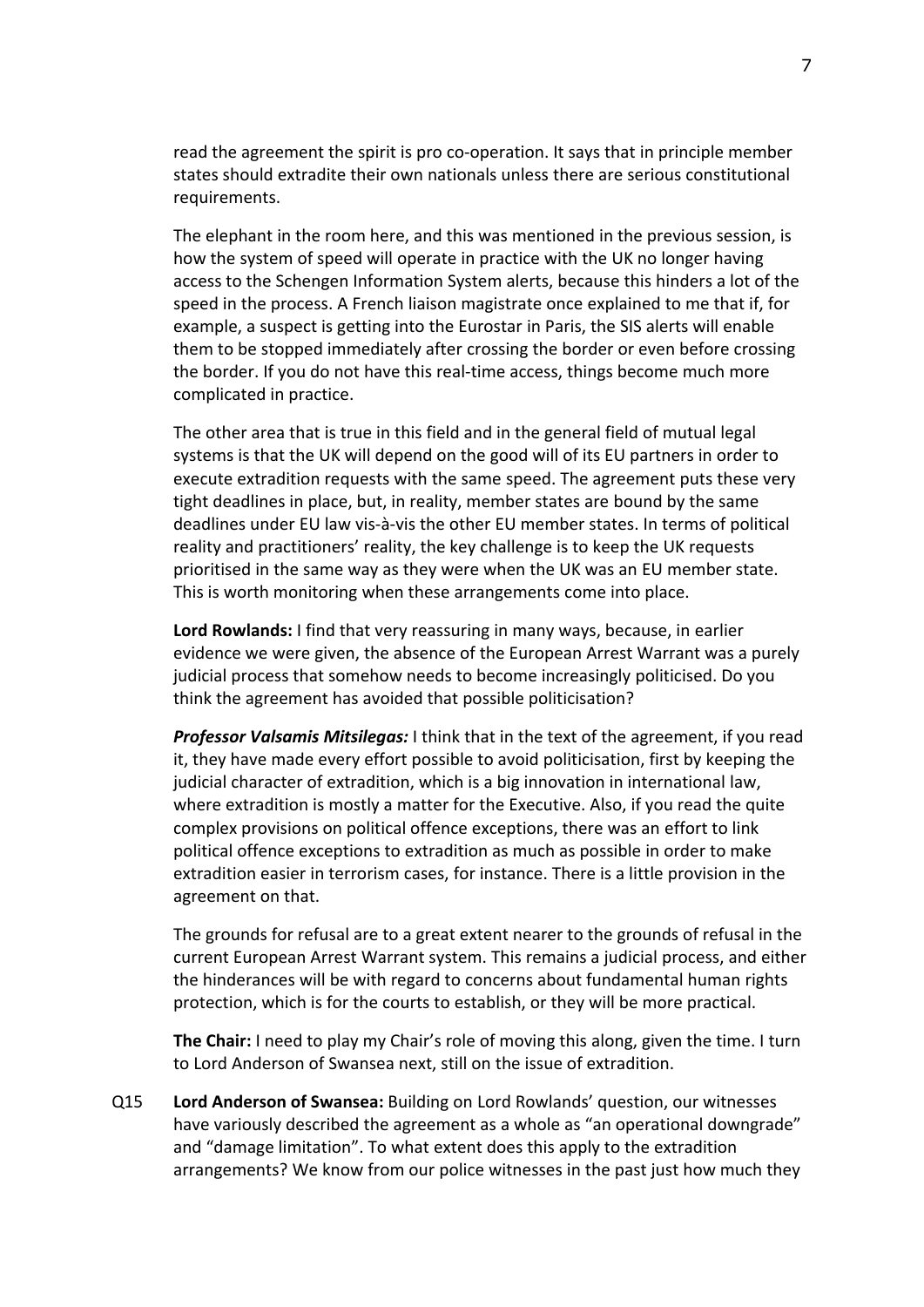value the speed and efficiency of the European arrest warrant, so what is your overall assessment? Is it fast, although it is probably better than we expected and many of the deficiencies have been met? What, in the view of our witnesses, are the positive and negative features of this agreement, which clearly could have been much worse but is still short of the provisions of the European Arrest Warrant?

*Dr Nóra Ni Loideáin:* I do not have much to add to Valsamis's quite comprehensive assessment of the new arrangements. I would mention only that it helps in considering the impact on overall co-operation and data transfers between law enforcement authorities. All the different systems have possibilities of data transfers holistically. While it is a loss to no longer have that access to the Schengen database, where there is a real and immediate need such as a high-level security emergency situation and, for example, classified information needs to be shared in relation to an arrest warrant, there are provisions in the security data agreement that could address those kinds of data transfers.

That is more on a case-by-case basis. It by no means replaces the value of the realtime alerts that the Schengen system would have provided, but it is somewhat of a silver lining in the spirit of co-operation that still very much continues between the UK and the EU law enforcement authorities.

**Lord Anderson of Swansea:** Building on that spirit of co-operation, I suppose the reason for optimism is that there is a mutuality of interest and hopefully good will as a result that will lead to a certain dynamic in favour of smooth operation of this new facility.

**The Chair:** You are getting nods from our witnesses on that, Lord Anderson. Thank you very much. Baroness Goudie will follow up on extradition.

Q16 **Baroness Goudie:** A number of rights on an individual subject to surrender warrant are issued under the provision. How could these rights be enforced, and is the enforcement mechanism adequate?

*Professor Valsamis Mitsilegas:* As I mentioned earlier, the key avenue for enforcing rights is at the level of the practical operation of extradition. This is a procedure that happens in judicial authorities in states and it is there both in the UK and in the other EU member states for the defence to be given adequate safeguards. The current agreement is quite elliptical on defence rights. It mentions a few of them, but we need to rely on member state systems. EU member states are bound by detailed provisions on minimum standards on the rights of the defendant there. The monitoring there will be by judicial authorities that still have the right to refuse to execute an extradition request, an arrest warrant, if they feel that the fundamental rights of the suspect will be breached if the arrest warrant is executed.

There will be ongoing scrutiny by national courts, and this is how the system will operate, as today, and I would like to make another point there. I know that the role of the Court of Justice has been downplayed, at least in the text of the agreement, but the Court of Justice will remain hugely relevant, because EU member states, in their relationship with the UK, must at all levels comply with EU law. EU law is also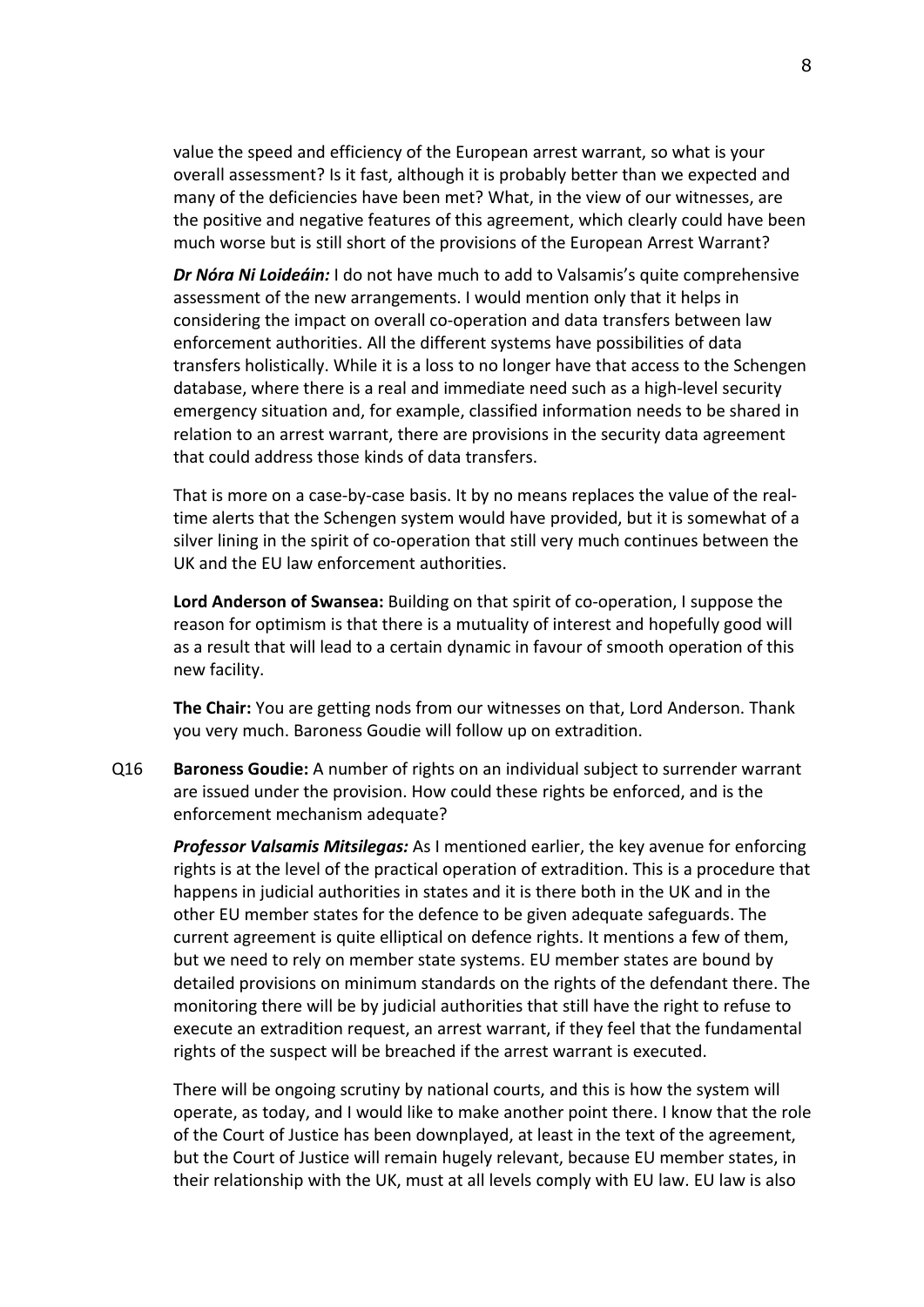the law as interpreted by the Court of Justice, and this applies to extradition and, as I am sure my colleague will expand on further, in the field of data exchanges. That is why the court's case law on data adequacy, but also the court's case law on mass retention of personal data, is so important. I think we will come back to that later in the session.

Specifically, on your question about extradition, I think the rights will be enforced and monitored at the decentralised bottom-half level, largely by the authorities that have to operate the arrest warrant. At the treaty level, there is the element, which we mentioned, on systemic deficiencies in the protection of fundamental rights and the rule of law, but in the field of extradition we are quite far from that, at least as far as the UK is concerned currently.

**The Chair:** Dr Ni Loideáin, did you want to add to that? We will come back to the whole data adequacy angle of that shortly.

*Dr Nóra Ni Loideáin:* In the interests of time, I have nothing further to add to that question.

**The Chair:** We will have plenty of time for a closing discussion of the data issues. Next, I come to Lord Kirkhope on Europol and Eurojust.

Q17 **Lord Kirkhope of Harrogate**: Good morning, again. Can I turn to the whole question of Europol and Eurojust? Obviously, they are interlinked in their activities. We have historically had an enormous amount to do with the development of these organisations. We have not only had the director in place for a long time, but Europol in particular has adopted many of the good practices from the British policing system, for instance. All of that is important. As Europol and Eurojust go forward, there is an issue on which we were in disagreement, which is the appointment of the European public prosecutor, which now seems to have come to the very front of their agenda.

How are we going to exert influence on those bodies, particularly as they move forward and to some extent change their status? How are we going to do this? Are we going to do it in line, as I was saying earlier to Sir Julian King, with the whole question of being observers, as the Americans are currently at the headquarters, influencing from that point of view the practical side but not being part of the board, for instance, or part of decision-making?

How do you really see it? They are critical. People are talking of Interpol as an alternative, and my own view is that it is probably not a very good alternative. It certainly does not make up for the very detailed, comprehensive arrangements that are in place with Europol and Eurojust. Could I have your observations on this and how you see our future relationship with those organisations?

*Professor Valsamis Mitsilegas:* I agree with what I see as the undertone of your question, Lord Kirkhope. I do not think it will be the same, which it is a great shame, because, as you said, Europol is a great example of the UK's influence in justice and home affairs. It is the model of intelligence-led policing that has largely been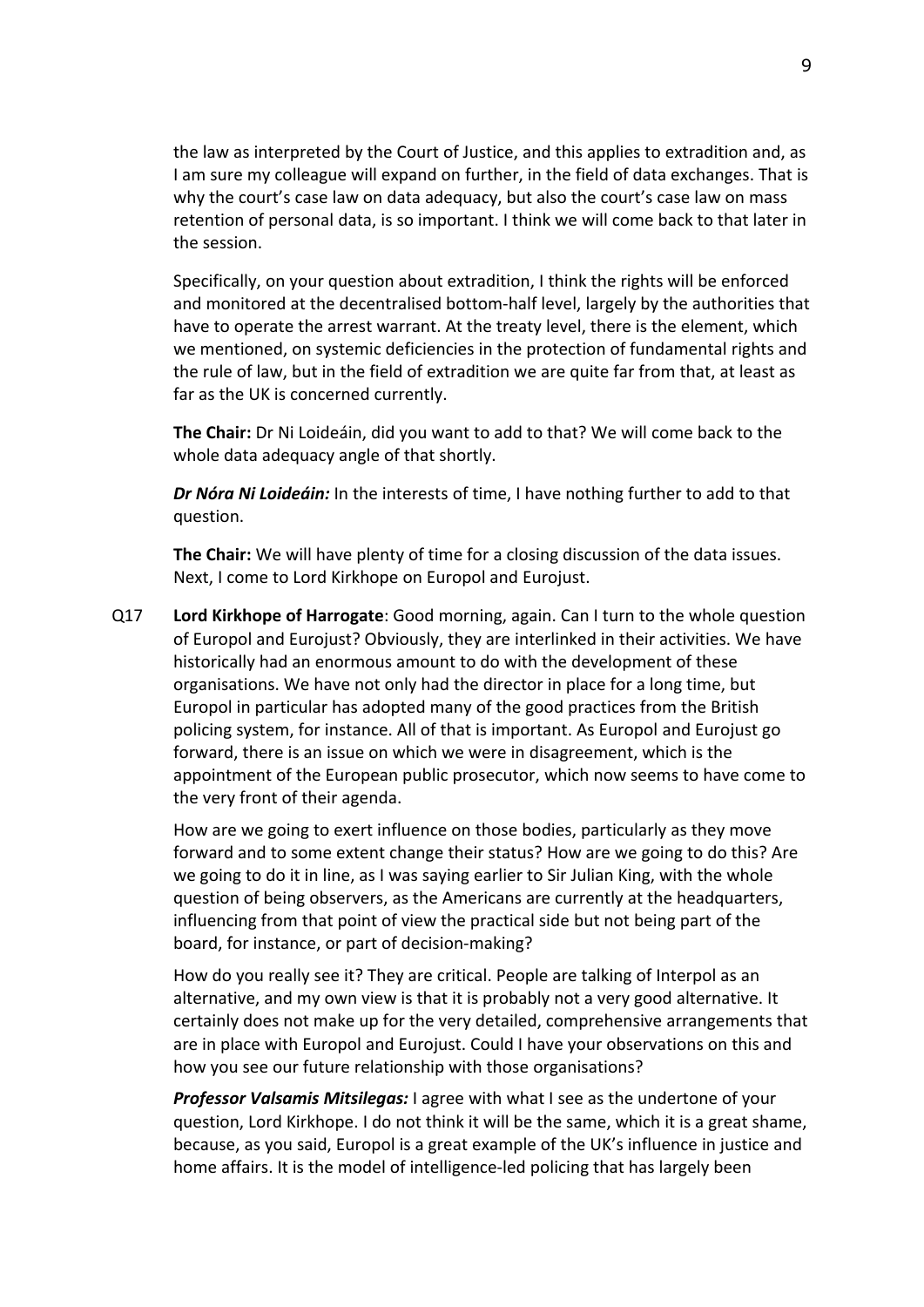exported from the UK to the EU, and now, sadly, you are a third country. There are avenues, but we have to be pragmatic about it. The UK is a third country. You cannot go beyond that, currently, so there needs to be a course of engagement. I am sure EU member states will be happy to engage with the UK's views and expertise, which is not going to go away, but there are formal limits, as you mentioned, to UK participation in these agencies.

Operationally, I find it interesting that there are some avenues in the agreement, for example allowing the UK and Europol direct contact beyond the national contact points in specific cases. This shows the willingness, at least at the operational level, to have some sort of enhanced co-operation. With regard to your question about strategy, however, things are much more difficult because you are no longer an EU member state. You are probably more influential than the US as a third country, but there are still institutional limits to what the UK can do.

Another element that you may find of interest is that in the provisions for mutual legal assistance the agreement specifies that EU agencies may act as contact points for the UK authorities. This gives an interesting flavour of European integration for the future. You may have an instance where a mutual legal assistance request from the UK will go straight to Eurojust rather than to individual member states and, in 10 years from now, probably straight to the European Public Prosecutor's Office. Gazing into my crystal ball, I think that in 10 or 15 years it will largely be placed in Eurojust, at least for the participating countries.

**Lord Kirkhope of Harrogate**: Before your colleague comes in, do you therefore think that, in our relationship, Europol and Eurojust are divisible?

*Professor Valsamis Mitsilegas:* You mean in terms of different kinds of influence?

**Lord Kirkhope of Harrogate:** You mentioned approaching directly on Eurojust and so on. The closeness between Europol and Eurojust in the EU states will continue, but our position may be slightly different. Would we be able to have some kind of not bilateral but different connection with Eurojust that does not affect the relationship with Europol? Are they separable at all?

*Professor Valsamis Mitsilegas:* I think they are. I do not see them as seamlessly linked. Europol has developed into a much bigger agency than Eurojust. It does many more things and it is quite powerful now. Eurojust currently has a kind of existential crisis in its relationship with the European Public Prosecutor's Office, and for Eurojust I think that the next few years will be crucial to the way we develop the EU legal framework.

*Dr Nóra Ni Loideáin:* I agree with Valsamis that it will not be the same. This is a clear demonstration of that operational downgrade, and it is particularly unfortunate in the context of Europol, because the UK has played such a significant role in the future direction and intelligence-led policing focus of Europol.

At the same time, Europol is also hugely reliant on the co-operation and support, and specifically data transfers from EU member states, so the UK will still have a lot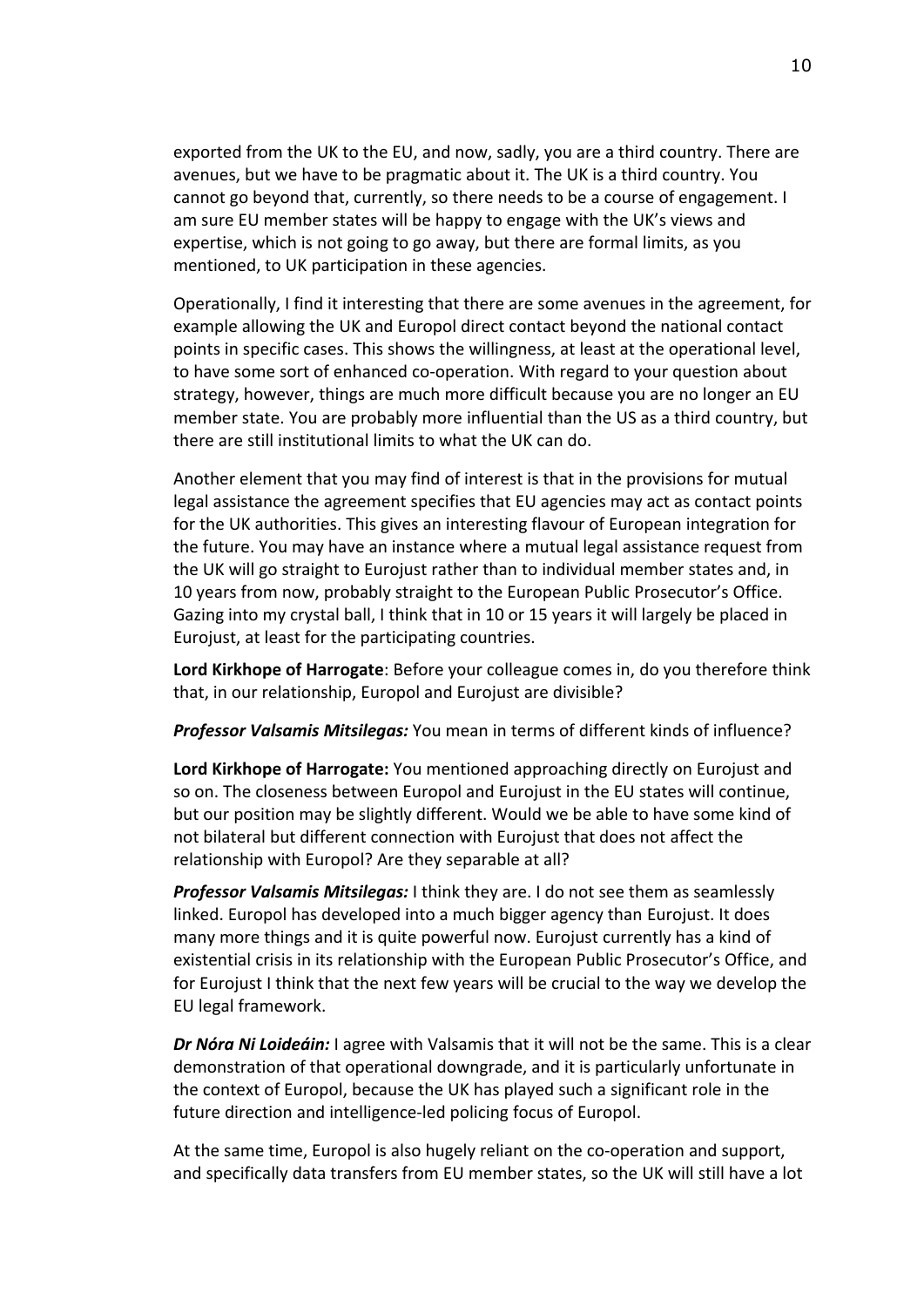to contribute to co-operation there. We are highly valued in the capacity and the resources that we contribute at the law enforcement and security level, the national DNA database being the second largest in the world, and our huge involvement in exchanges like Prüm are good evidence of that.

On the institutional roles of initiating investigations, for instance, we are developing the scope and focus of these bodies. We are limited, of course, because ultimately, while we are a unique third country, we are still a third country.

**Lord Kirkhope of Harrogate:** A lot of the talk in Britain is always about what we are losing as a result of not being part of the decision-making with Europol, for instance. Turning it on its head, Europol will be losing some very valuable advice, guidance and information from us. To what extent will our rule makers here be more to blame if we do not have a good arrangement in future, as opposed to the European rule makers?

*Dr Nóra Ni Loideáin:* A consistent concern has been that now that our role in Europol in terms of access and our role as an influential member are diminished, we will be reduced to having to deal with Interpol and we will have to rely on it. Actually, in the spirit of looking for silver linings and being constructive, this is perhaps a moment of opportunity for our current role in Interpol and how we can arguably do the same for Interpol as we did for Europol in terms of resources and future leadership and strategy. That will take time. In the short term, this is still an operational downgrade, but in the medium to long term there is certainly an opportunity there.

On the point about continuing to be constructive, I suggest that there is certainly considerable scope in the trade agreement to potentially expand our role within Europol. Of course, there are limits; we are still a third country. But we should keep in mind that we are a unique third country with an awful lot that we can contribute to law enforcement and security.

There is scope there to expand our role somewhat further within Europol and Eurojust in future, and that kind of investigation could be explored by the specialised law enforcement committee. I do not think this is the end of the matter at all.

**The Chair:** Thank you very much. It is good to have a positive note injected into the discussion. Next is Lord Anderson of Ipswich on the whole issue of sharing and access to data.

Q18 **Lord Anderson of Ipswich:** Although we do not have SIS II, we have retained some access to a number of other systems that you both know well: notably, passenger name records; Prüm, for DNA, fingerprints and vehicle information; and the European criminal record exchange service, ECRIS. Is it possible to say from the agreement precisely how the new arrangements compare with those we enjoyed as a member state, particularly for real-time access to data, or is it a case of everything to play for in the specialised law enforcement committee and the Partnership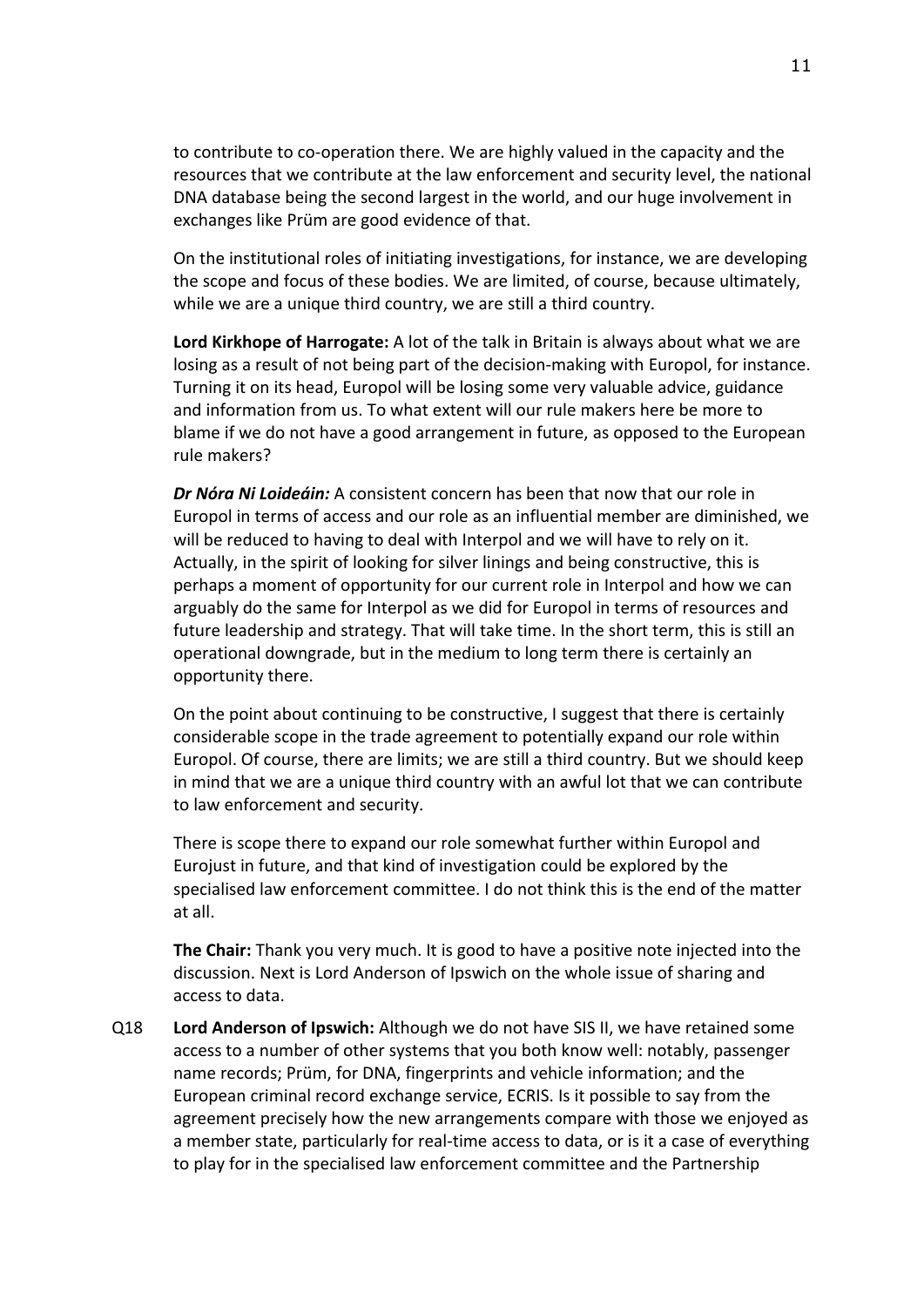Council? To the extent that it is possible to say, are we looking here at another operational downgrade, or something better?

*Professor Valsamis Mitsilegas:* Thank you for the question. We can see the glass as half full or as half empty. Sir Julian King covered the issue about real-time access. How far can a third country have the same access to these systems as an EU member state? If you see the glass as half full, you can say that for a third country the UK has done quite well in these areas, because you have a very detailed part of the agreement on Prüm, with very detailed rules, and rules that envisage what happens if the EU develops its rules further in the future and whether the UK needs to align with these rules, and there are mechanisms for that as well. Maybe it is not what Lord Kirkhope would have wished for on PNR, but still there is something there. As Sir Julian King said, in the implementation of this it may become obvious that there must be some timeliness in the exchange of information, because the aim of this system is preventive.

On criminal records, the way I see it is that the UK does not have access to ECRIS as such, because ECRIS is European. But again, if you read the annexes, the system is built on the ECRIS infrastructure for EU member states. It says that the UK must build its own infrastructure and it will interact with a member state's infrastructure, which in turn will be built up on the ECRIS infrastructure. I know this is very complex, and this is for the specialised committee to look at and those who look at the implementation. What I am trying to say here is that you cannot have the same as an EU member state, but in these specific areas there is an effort to have as much as legally possible as a third country, and the question now is whether this would be operationally possible.

*Dr Nóra Ni Loideáin:* Valsamis is absolutely right: we need to take on board our limitations now as a third country with regard to these systems, but we still play a very significant role in Prüm in pushing it forward under the TCA, and we will carry that through. We decided to play a more significant role in Prüm from 2015, and now we will move from the exchange of DNA profiles to fingerprints and palm prints. We have been leading the charge in that respect, and to a certain extent that will continue under Prüm. Prüm is arguably one of those glass-half-full situations. It is still a significant area where we have influence and can still contribute to law enforcement and day-to-day exchanges.

Of course, the major significant loss is SIS, the Schengen database. At the same time, we can look for other opportunities. Operationally day to day for police officers across the UK, real-time access will be a blow. That is what will hit officers in the short to medium term immediately. There will also be delays with ECRIS, because even though in the spirit of the agreement we still have access, we have to set up new systems now to ensure that we make that access a real possibility every day for our law enforcement authorities. That will take some time, and I think investigations will face some delays because of that. Looking forward, we are doing very well for a third country in our access to these databases.

**The Chair:** Thank you very much indeed. We now come back to data adequacy.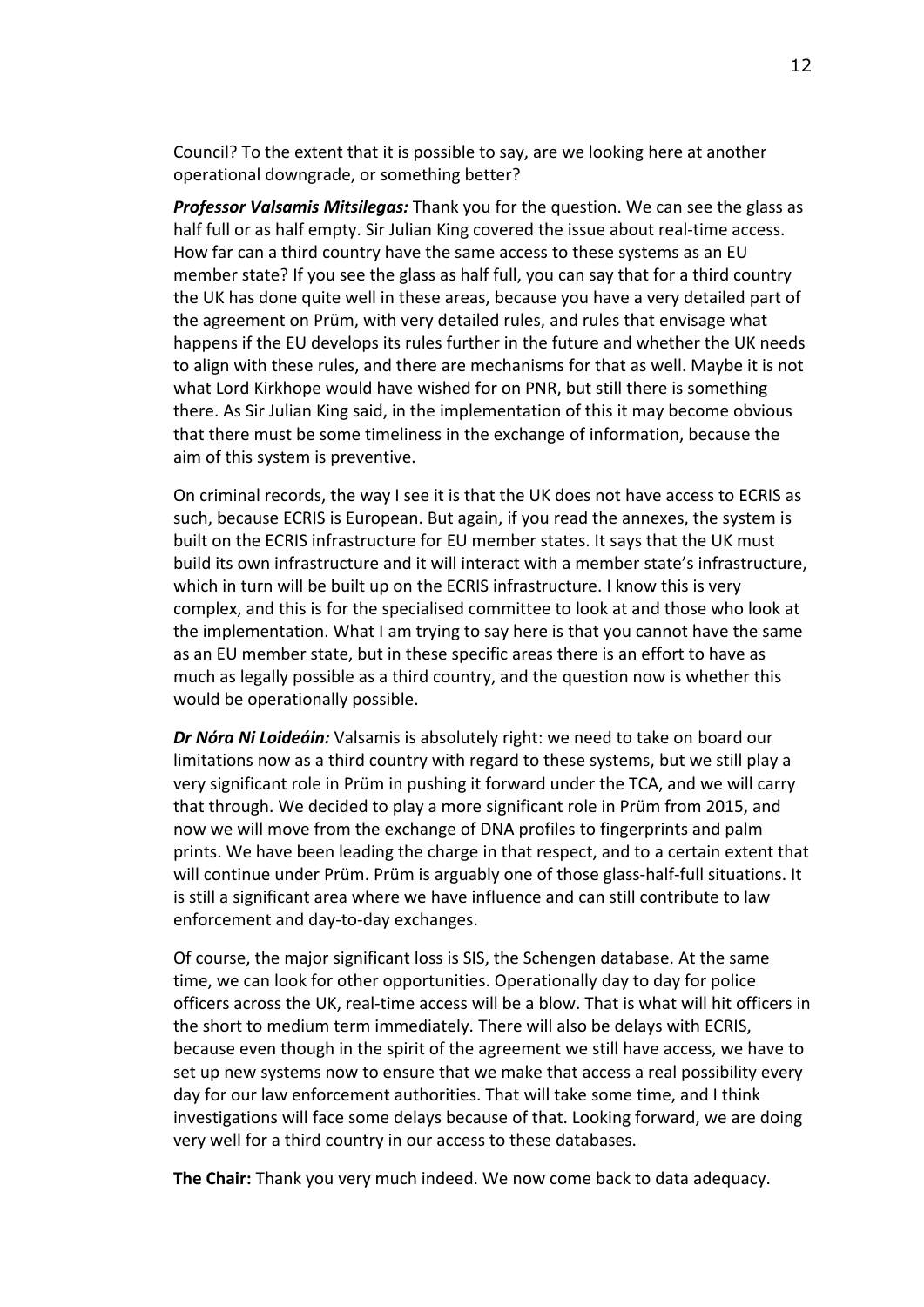Q19 **Baroness Hamwee:** We have heard that the CJEU remains hugely relevant—that is what I wrote down earlier—in the way it operates, which is with period reviews. The TCA has interim provisions regarding the transfer of data, and the interim is quite short—only four or six months. Can you help us with the compatibility of the interim provisions, particularly with the CJEU's case law on data protection? Is the arrangement vulnerable to legal challenge in the European court?

*Professor Valsamis Mitsilegas:* I will hand over to my colleague to comment on that, if you do not mind.

*Dr Nóra Ni Loideáin:* Thank you, Valsamis. Again, I would reiterate what was mentioned earlier: that the CJEU still plays a significant role. For quick clarification, if we are granted the continuation of the data adequacy agreement, that period review will be undertaken by the European Commission, and it is a very wideranging and detailed assessment. The European Commission fell foul of the Court of Justice of the EU for not undertaking sufficiently detailed assessments in the past, so the European Commission will no doubt be undertaking quite rigorous periodic reviews.

On concerns regarding compatibility in light of recent Court of Justice judgments, there is some concern regarding a number of areas within the UK legal system. I mentioned one concern earlier: what might be considered to constitute serious and systematic deficiencies in our rule of law and human rights compatibility in specific law enforcement powers. I gave the specific example of the use of automated facial recognition and our current legal framework. International courts, including the European Court of Human Rights, for instance, and of course the Court of Justice of the EU, are particularly sensitive to when domestic courts have deemed there to be defects or shortcomings with the rule of law or particular rules within a national member state, and for third countries.

I think the Bridges Court of Appeal judgment is a significant red flag here. To give you a bit more detail, one of the specific issues there was that the current legislation lacks clear and precise rules for giving guidance to police officers as to who should be on automated facial recognition watchlists and where such systems should be deployed. That lack of clear and precise rules is very relevant to the rule of law principle. The rule of law principle requires that there be accessibility and foreseeability of those kinds of rules, and automated facial recognition has been recognised as highly sensitive and highly intrusive by the courts here. That is an issue that could fall within the question of data adequacy.

On the most serious issue, there will be quite a lot of scrutiny about the powers that the intelligence agencies are currently granted with regard to their access to bulk retention and bulk access to data. The Investigatory Powers Act 2016 permits a number of systems whereby indiscriminate and general retention and transmission of electronic communications are made available for the safeguarding of national security. We certainly fall short, if you consider our position in light of recent Court of Justice EU judgments, in the strictly necessary safeguards that we should have in place. The two most serious ones are the fact that most, if not many, of the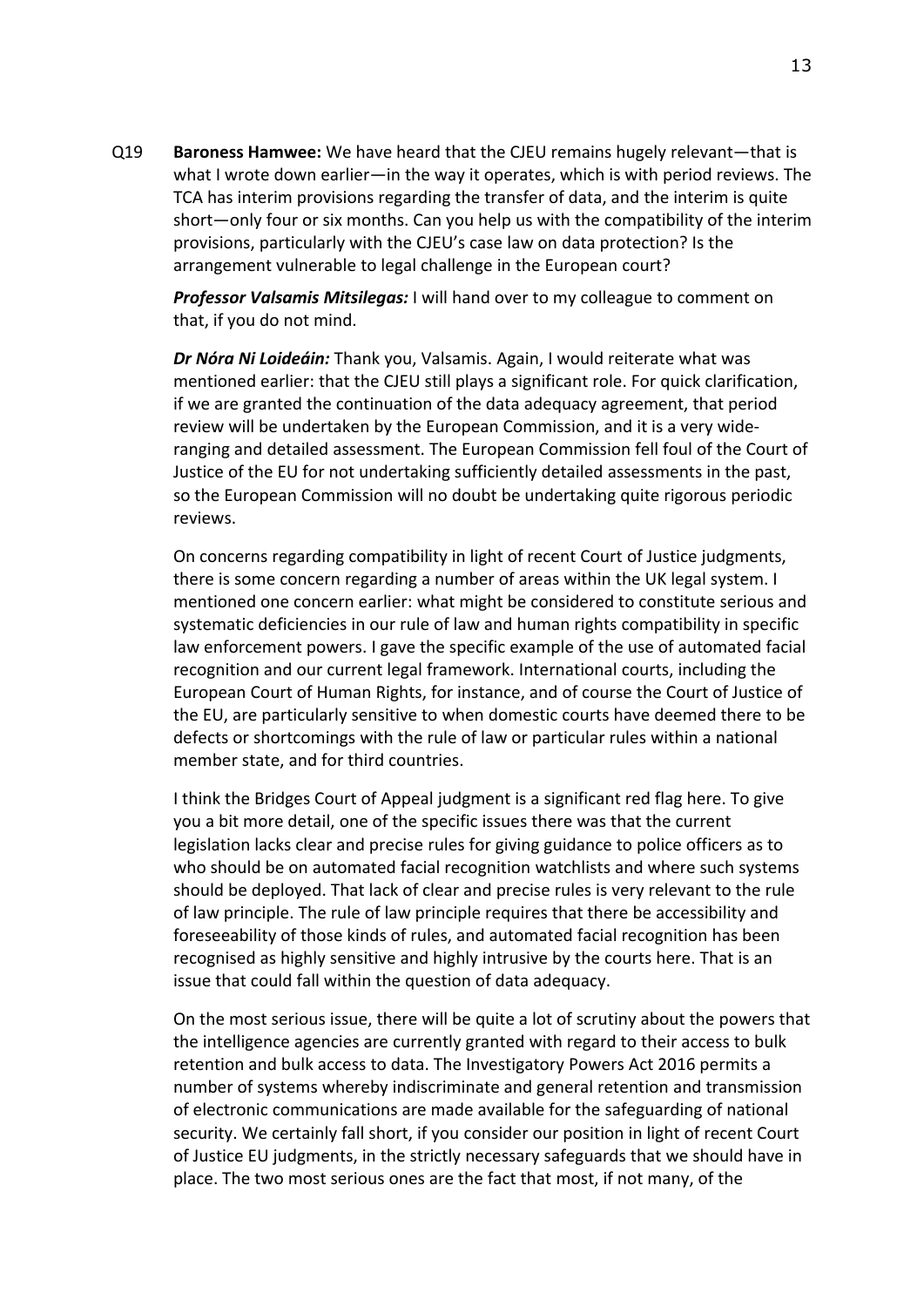surveillance programmes and data gathering programmes permitted under the Investigatory Powers Act are not strictly targeted. The Court of Justice has established very high standards for judgments that are now highly relevant to us as a third country. The Schrems judgment of 2015 and the recent Schrems II judgment of 2020 also confirm that these particular safeguards and requirements now apply to us as a third country.

We arguably also fall short with respect to some of the safeguards we put in place regarding passenger name record data in the trade and co-operation agreement. Our standards are not as strict as one of the set of standards that were set out by the Court of Justice in a recent judgment concerning a draft agreement on passenger name record data exchanged between Canada and the EU. There was a very specific provision there regarding what requirements are in place for the onward transfer of data. It was mentioned earlier that the onward transfer of data, the arrangements that we have with the US—I do not believe that particular agreement has come into force yet, but once it does—will be subject to review for our compatibility for data adequacy, but also for the rule of law and for human rights, particularly if it allows for the bulk transfer of data. There are very high standards that we have to meet now because of the judgments set down by the Court of Justice.

We have to be mindful of the fact that we are being subject to standards that are even higher than the standards that are imposed on EU member states, because as a third country we are no longer being given that margin of appreciation which the European Court of Human Rights accorded us, for instance in the Big Brother Watch judgment in 2018 with regard to the bulk and generalised access that intelligence authorities and security agencies have to that kind of data. There are some very serious questions about how much weight the European Commission will give to these issues, because at the moment it does very much appear that we fall short of these criteria.

Another key criterion in this respect is the prior authorisation for the combating of serious criminal offences regarding access to retained data and retained communications data. That is the traffic and location data, not the content of communications. We arguably also fall short in that respect with regard to the independent authorisation that we provide there. There have been some questions regarding whether the Investigatory Powers Commissioner can be described as an independent oversight body, because it has that double authentication role with the Secretary of State. When we set up an independent body to authorise communication data access, we set up an entirely different body, the Office for Communications Data Authorisations, that would be recognised as completely independent. That would seem to imply that the Investigatory Powers Commissioner and the judicial commissioners are in effect not independent to meet the standards of the Court of Justice of the EU. There are a number of concerns.

To be constructive on what the specialised committee on law enforcement can do, it would be prudent to start exploring what legal basis for appropriate safeguards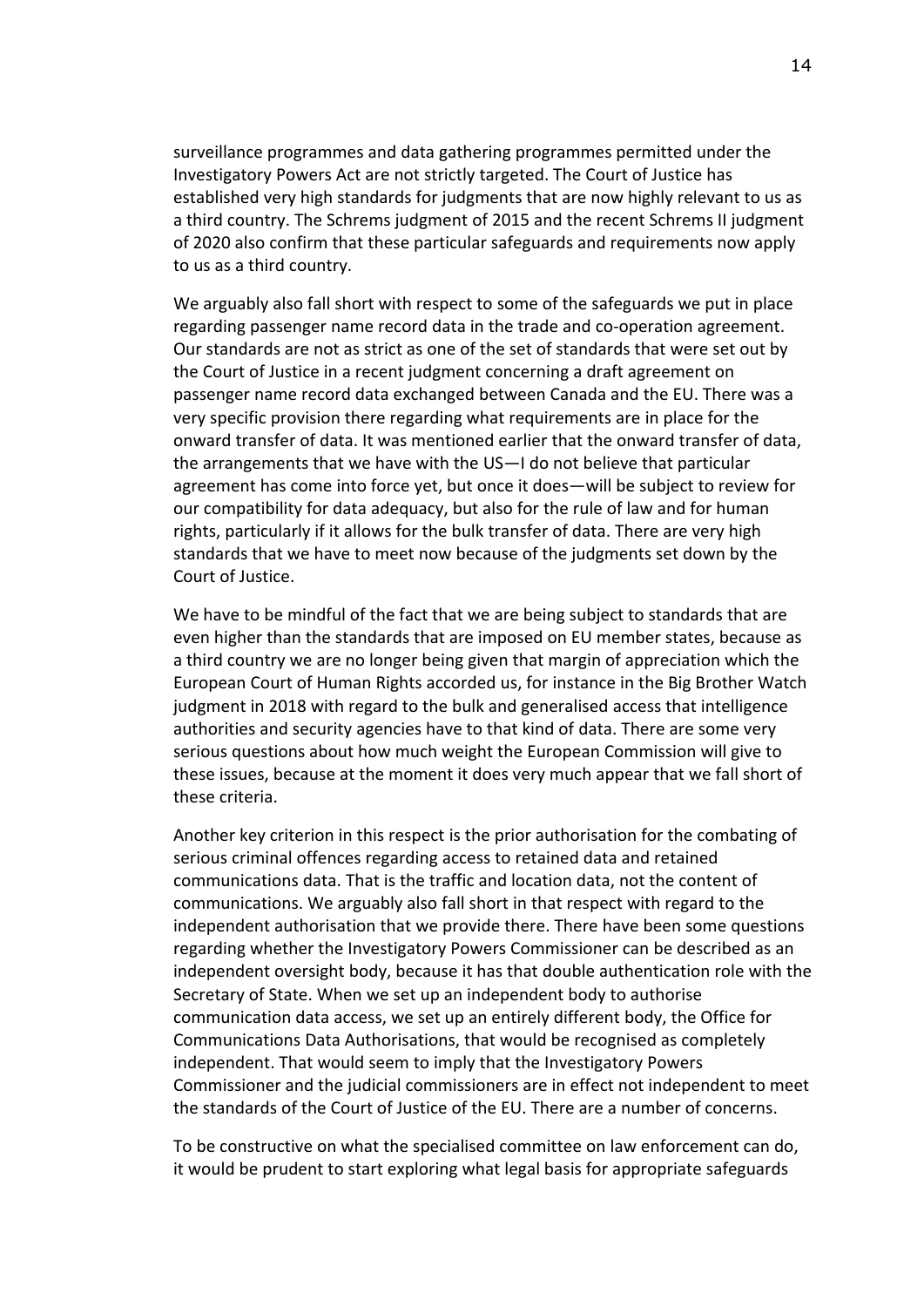we could rely on if we are not granted this data adequacy decision. One of the possible appropriate safeguards is to have a legally binding framework—a statutory framework—that would set out the obligations and safeguards that we would ensure for data transfers for law enforcement purposes, and this is set out under the Law Enforcement Directive, as mentioned in the TCA.

There is also perhaps the possibility of using a code of conduct, although it states in the general data protection regulation that this does not apply to public authorities, but this could perhaps be a useful instrument for us to rely on when it comes to the responsibilities of communication service providers. An area of clarification for the specialised law enforcement committee to be tasked with could be the interplay between what constitutes the rules of data adequacy under the GDPR and the Law Enforcement Directive, because the criteria that they both have are the same. If we fall short on a data adequacy agreement under the GDPR, we also fall short under the Law Enforcement Directive.

**Baroness Hamwee:** You have both given us a huge amount of material to think about. I had better hand over to the next.

**The Chair:** Thank you very much indeed. We are coming to the end now. If we could just ask for five minutes extra time so that Baroness Primarolo can wrap up our very important discussion on data.

Q20 **Baroness Primarolo:** I think Dr Ni Loideáin has answered the question, because the first question was: what is the possibility of the European Commission not reaching a decision on data adequacy later in the year? I think she just gave us a very long list of why that might not happen.

Rather than thinking of not getting a data adequacy agreement, would I be right in saying there is a possibility, given the interaction with all the European Court of Justice work and the points that you have made, that the Commission might not come to a decision at all and might have to push it further back?

*Dr Nóra Ni Loideáin:* It is always interesting to consider the crystal ball gazing prospect. We have an incredibly short time period for this assessment. Four months is not long at all, particularly when we are all dealing with a global pandemic. Of course, it will be six months. I think it is unlikely that the EU would object to us having that extra two months, as is provided under the TCA for this particular assessment. It will be particularly useful to take into consideration what points the European Parliament might raise regarding the data adequacy assessment. I think many of the committees there will scrutinise quite closely where the UK legal system currently falls short, in line with the standards that the Court of Justice of the European Union has set out.

I know that some commentators have highlighted that the Privacy International judgment delivered by the Court of Justice of the EU last year somehow gives us a clean sheet, because the particular legislation being reviewed was part of the 1984 Telecommunications Act. However, the court very clearly said that any national legislation permitting the indiscriminate and general retention or transmission of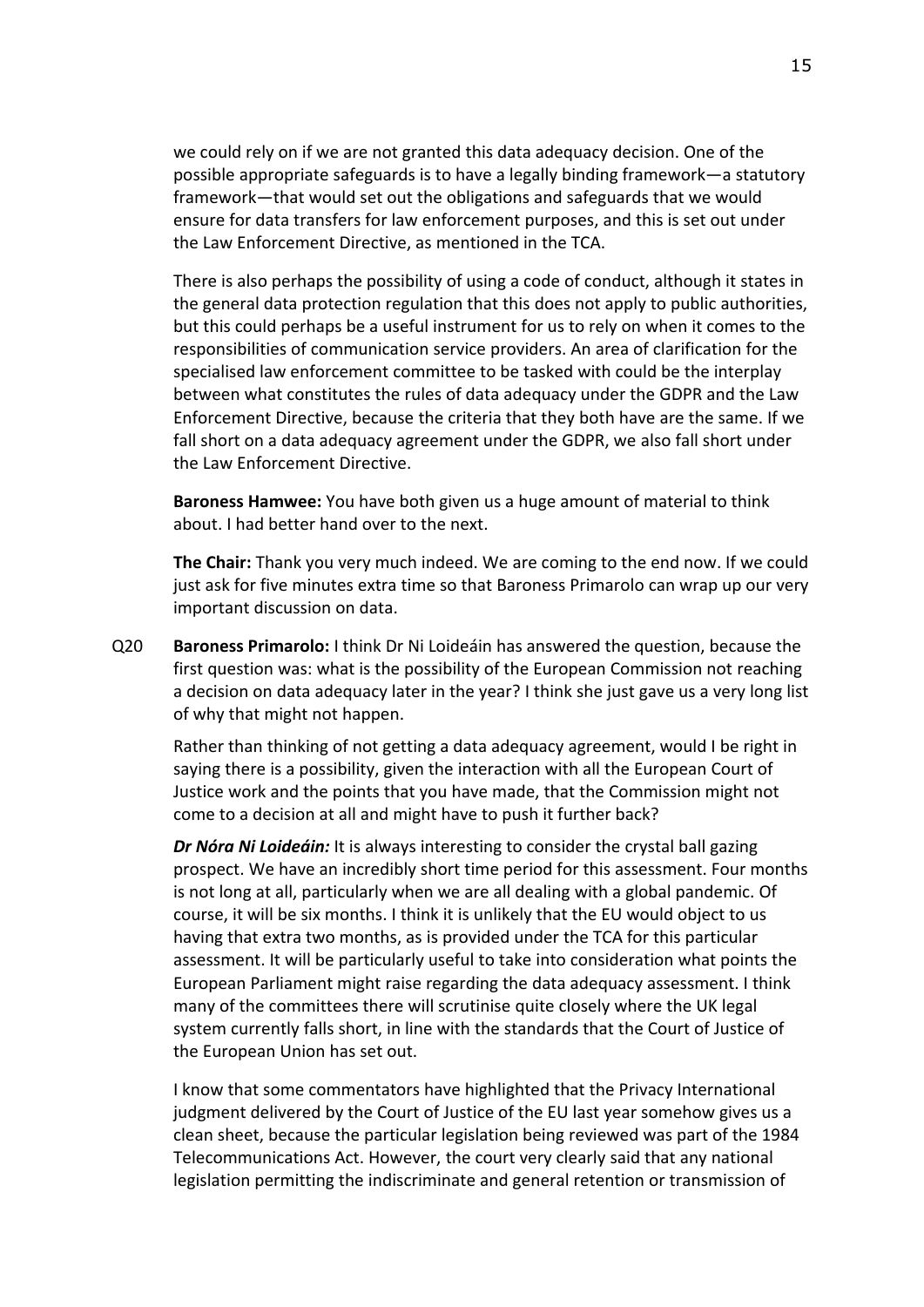data is precluded under the ePrivacy Directive and Articles 7, 8, 11 and 52 of the EU Charter of Fundamental Rights. I think it would be misleading to say that those same criteria are not going to be applied to the Investigatory Powers Act in the European Commission's assessment, and in the assessment by the European Parliament in the months to come.

**Baroness Primarolo:** The defence that is often used by government spokespersons here in the UK is, "Well, of course we'll get adequacy, because we comply with the GDPR". Am I right in thinking that you are saying that it is much more complicated than that? First, we are a third country and there will be a raised bar as to what we have to comply with, because some latitude is lost. Secondly, there is so much going on in this area that we might not get the data adequacy within even the six-month period. Is not the data adequacy the absolute lynchpin of all the security and policing work now and in the future? How do we get around a situation where we do not have proper data adequacy from the Commission?

*Dr Nóra Ni Loideáin:* You have summed up the situation incredibly well. In the way in which Part 3 of the TCA is framed, so much hinges on data adequacy. It seems like the silver bullet that will deal with all our data protection and rule of law compatibility issues. It would be prudent to consider the other avenues for a legal basis for data transfers, given the legal uncertainty that surrounds our assessment for data adequacy by the European Commission.

*Professor Valsamis Mitsilegas:* I concur with the analysis and just want to make three points very briefly. First, as was mentioned, it is not enough for the Government to say that the GDPR is transposed into the UK law and this is enough. We need to look at the bigger picture, including the elephant in the room—the bulk retention of data and access to this data by national security and intelligence authorities for the UK. This is a big issue, and it is currently contrary to the Court of Justice case law.

Secondly, even if an adequacy decision is adopted, and it may be adopted, it is subject to a challenge to the European Court of Justice. This is something that we need to bear in mind.

Thirdly, as has already been mentioned, adequacy is assessed on an ongoing and periodic basis. This is a very live area for the Court of Justice and even concerns EU member states themselves. For example, there are currently a number of pending cases before the Court of Justice on the compatibility of the retention of PNR data with the Charter of Fundamental Rights. When the court comes to give these judgments—who knows when, maybe this year—they will also be relevant to the assessment of the UK system. Although the UK is a third country, it is subject to ongoing monitoring by the EU and its institutions with regard to the adequacy of its data protection arrangements. It cannot really be a clean break if you want to have close co-operation in this way.

**Baroness Primarolo:** So, basically, you are saying that we have sidestepped all the problems of data adequacy in this agreement and that it will come back and bite us.